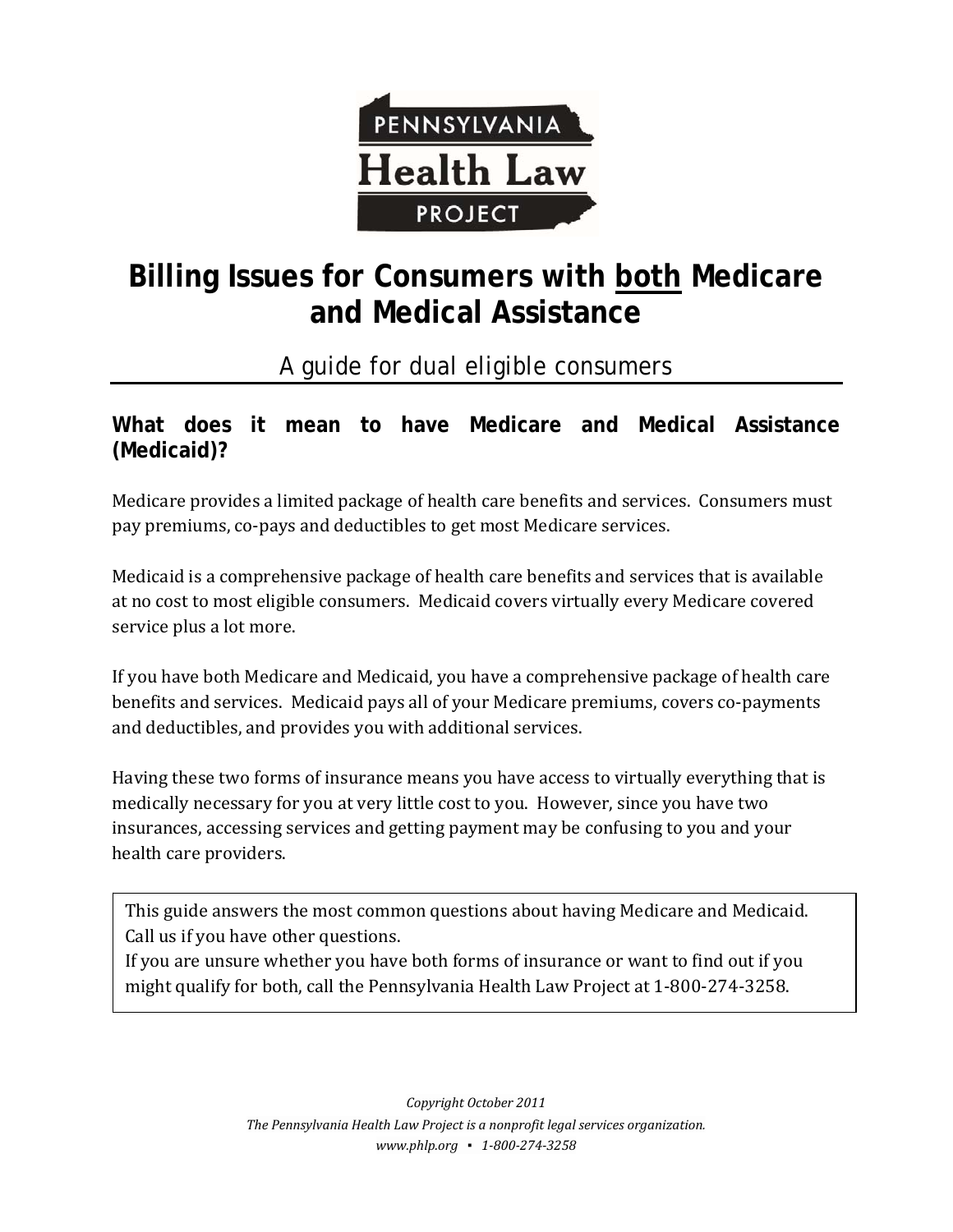# **If I have Medicare and Medicaid, what providers can I see?**

For services that are covered by Medicare, you can see any provider who accepts your Medicare coverage [whether it is Traditional Medicare or you are in a Medicare Advantage Plan] and who is registered with the Medicaid program. Always present your provider with your Medicaid ACCESS card (green or yellow) and your Original Medicare card (red, white & blue) or your Medicare Advantage card.

If the service you need is not covered by Medicare but is covered by Medicaid, you will need to see a doctor who participates in Medicaid (accepts the ACCESS card).

#### **How do my doctors get paid?**

As a rule, your doctors must bill Medicare before billing Medicaid. This same order of billing applies even if you are in a Medicare Advantage Plan.

First your doctor bills Medicare. Second, your doctor submits the claim for any remaining amount to Medicaid. To bill Medicaid your doctor must register with DPW as a Medicaid provider, even if your doctor does not treat Medicaid patients on a regular basis. Generally, the amount of the balance that Medicaid will pay depends on what Medicaid would have paid for the entire service if it had been the sole payer. Even if the provider does not get as much as he/she wants from Medicare and Medicaid payments, the provider cannot bill you for any deductibles or coinsurances normally charged to consumers by Medicare.

If your provider is unsure how to bill your Medicaid coverage for balances owed, tell him/her to call the Fee-For-Service Provider Inquiry Line at 1-800-537-8862.

## **Can my provider ever bill me?**

Generally, the only time a provider can bill a Medicaid recipient for a service is if the service is not covered by Medicaid, the provider informed the consumer of this ahead of time, and the consumer consented to paying for the non‐covered service out‐of‐pocket. (Note: you may occasionally be responsible for small Medicaid co‐payments, and providers can bill you for those co‐pays).

Otherwise, providers cannot bill consumers with Medicaid and must accept whatever payment they receive from Medicare and Medicaid as **payment in full** for services provided ‐ even if the total amount the provider receives from Medicare and Medicaid is less than they normally charge for the service.